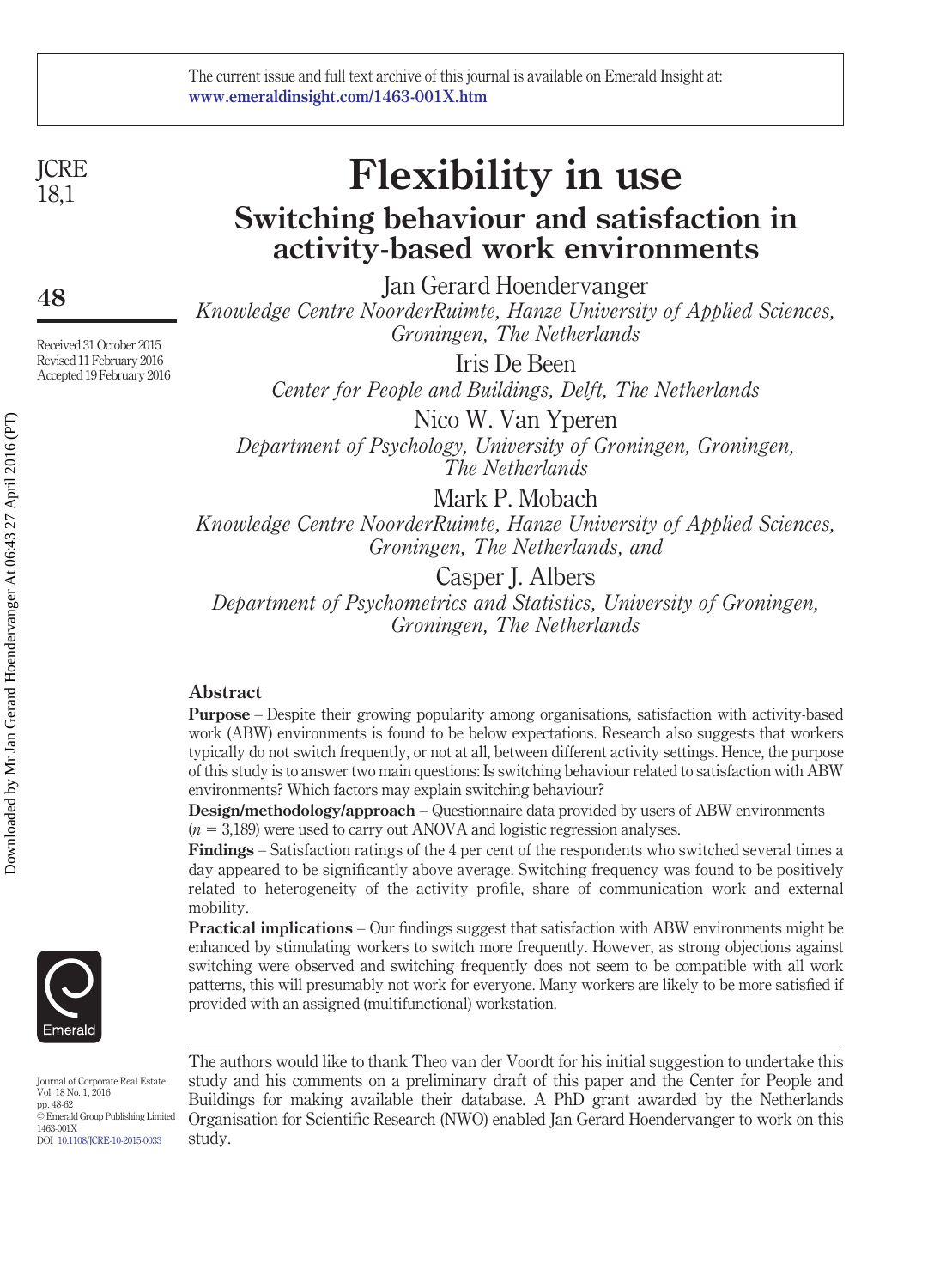**Originality/value** – In a large representative sample, clear evidence was found for relationships between behavioural aspects and appreciation of ABW environments that had not been studied previously. Activity-based work environments

**Keywords** Satisfaction, Work environment, Activity-based working, Switching behaviour **Paper type** Research paper

# **1. Introduction**

Knowledge work, in general, is becoming more autonomous and interactive [\(Duffy and](#page-12-0) [Powell, 1997;](#page-12-0) [Davenport, 2005\)](#page-12-1), with workers switching more frequently between different activities, co-workers, tools and locations (Mark *et al.*[, 2005;](#page-13-0) [Van Yperen](#page-13-1) *et al.*, [2014\)](#page-13-1). This development is reflected in the design of contemporary work environments, that are more and more based on the activity-based working (ABW) concept [\(Vos and](#page-13-2) [Van der Voordt, 2001;](#page-13-2) [Cushman & Wakefield, 2013\)](#page-12-2). In these ABW environments, workers are assumed to work flexibly, using different types of non-assigned activity settings [\(Veldhoen, 2008;](#page-13-3) [Jones Lang Lasalle, 2012\)](#page-13-4). The term "activity setting" covers different types of workstations, rooms and areas within the work environment, each designed to support a specific type of work activity, for example places for collaboration, concentration, communication, creativity, confidentiality and contemplation [\(Harris,](#page-13-5) [2015\)](#page-13-5). The basic assumption underlying the ABW concept is that it enables workers to use the most appropriate activity setting at all times, by switching between different activity settings whenever they switch between different types of work activities [\(Van](#page-13-6) [Koetsveld and Kamperman, 2011\)](#page-13-6).

So far, empirical research regarding ABW environments has produced two important findings. First, satisfaction with ABW environments appears to be below expectations, with concentration, privacy and the loss of an assigned workstation as major issues [\(Van der Voordt, 2004;](#page-13-7) [Bodin Danielsson and Bodin, 2009;](#page-12-3) [De Been and](#page-12-4) [Beijer, 2014\)](#page-12-4). Second, workers typically do not seem to switch frequently, or not at all, between different activity settings (Qu *et al.*[, 2010;](#page-13-8) [Appel-Meulenbroek](#page-12-5) *et al.*, 2011). This finding corresponds with lots of anecdotal evidence and qualitative case studies [\(Vos](#page-13-2) [and Van der Voordt, 2001\)](#page-13-2), indicating that many workers are using the same workplace every day and that they tend to use it for different types of activities.

The combination of these findings raises a question that has not been studied before: is there a connection between switching behaviour and satisfaction with ABW environments? Understanding why actual switching behaviour deviates from the assumption underlying the ABW concept, might provide corporate real estate (CRE) practitioners and academics with starting points for optimising user satisfaction, either by adjusting behavioural patterns to the concept or by adjusting the concept to behavioural patterns. Optimising satisfaction with the physical work environment is important for organisations, as it has found to be directly related to job satisfaction and indirectly to other organisational outcomes such as commitment, intent to leave and absenteeism [\(Carlopio, 1996;](#page-12-6) [Veitch](#page-13-9) *et al.*, 2007; [Rashid and Zimring, 2008\)](#page-13-10). Hence, the purpose of the current study was to answer two main questions:

- (1) Is switching behaviour related to satisfaction with ABW environments?
- (2) Which factors may explain switching behaviour?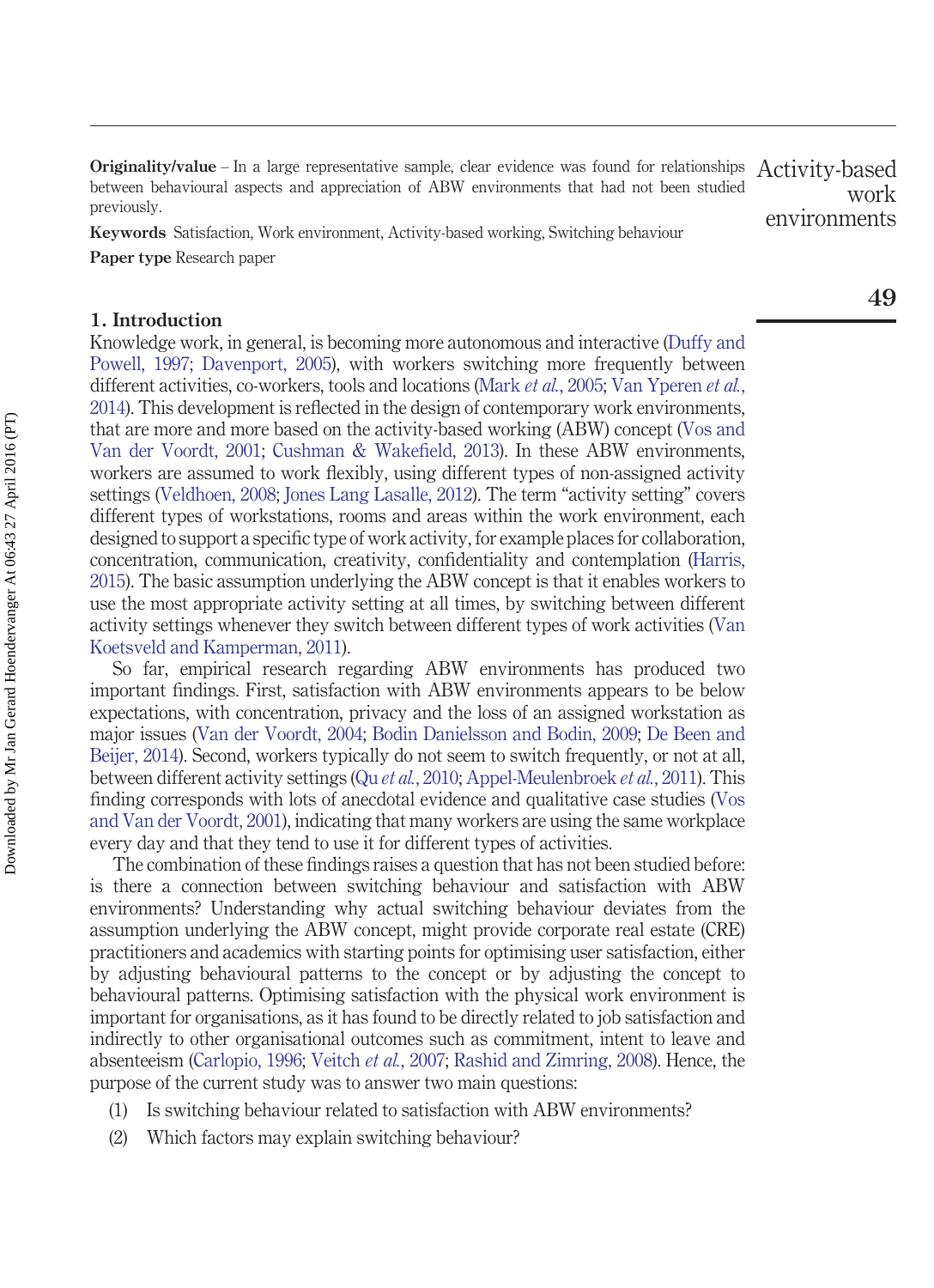#### **2. Relationship between switching behaviour and satisfaction with ABW environments ICRE** 18,1

The basic assumption underlying the ABW concept leads to an expected *positive* relationship between switching frequency and satisfaction with ABW environments, as it implies that workers need to switch between different activity settings to benefit from the ABW concept. However, based on previous research, we could rather expect a *negative* relationship. Several drawbacks associated with switching between different activity settings were reported, including the fact that workstations cannot be personalised [\(Bodin](#page-12-3) [Danielsson and Bodin, 2009\)](#page-12-3) and that time is lost in installation, acclimatisation and lugging things around [\(Van der Voordt, 2004\)](#page-13-7). Also, it was found that workers who are forced to switch frequently, while colleagues claim a workstation for themselves, may experience a sense of marginalisation [\(Hirst, 2011\)](#page-13-11). Hence, in the first study on this issue, we explored the relationship between switching frequency (i.e. how often does a worker report to usually switch between different activity settings) and satisfaction with the ABW environment (i.e. satisfaction with the office concept, productivity support and pleasantness).

## **3. Factors that may explain switching behaviour**

Searching for factors that may explain why switching behaviour seems to deviate strongly from the basic assumption underlying the ABW concept, the following work-pattern-related variables were examined:

- heterogeneity of the activity profile;
- share of concentration work;
- share of communication work; and
- external mobility.

According to the basic assumption underlying the ABW concept, we may expect a positive correlation between the heterogeneity of workers' activity profiles – i.e. the extent to which the total working time is spread out over different types of work activities – and their switching frequencies. Within the activity profiles, the share of concentration work and the share of communication work may also be associated with switching frequencies, as the environmental requirements for conducting these specific activity types have found to be incompatible [\(Stone and Luchetti, 1985;](#page-13-12) [De Been and](#page-12-4) [Beijer, 2014\)](#page-12-4). The degree of external mobility may be related to switching behaviour, because workers who divide their working time between different locations (office, home and other locations) are more likely to adopt a more flexible work style, also within the office [\(Greene and Myerson, 2011\)](#page-13-13).

In addition to these work-pattern-related variables, we explored the reasons for workers' (non-)switching behaviour. Besides work-pattern-related factors, these reasons may be associated with other types of factors, such as social ties and norms, practical drawbacks of switching and place attachment.

# **4. Method**

# *4.1 Sample*

The data that were used for this study were gathered by the Dutch Center for People and Buildings, using a standardised online tool for post-occupancy evaluation: work environment diagnostic instrument (WODI) [\(Maarleveld](#page-13-14) *et al.*, 2009). For this study, we

**50**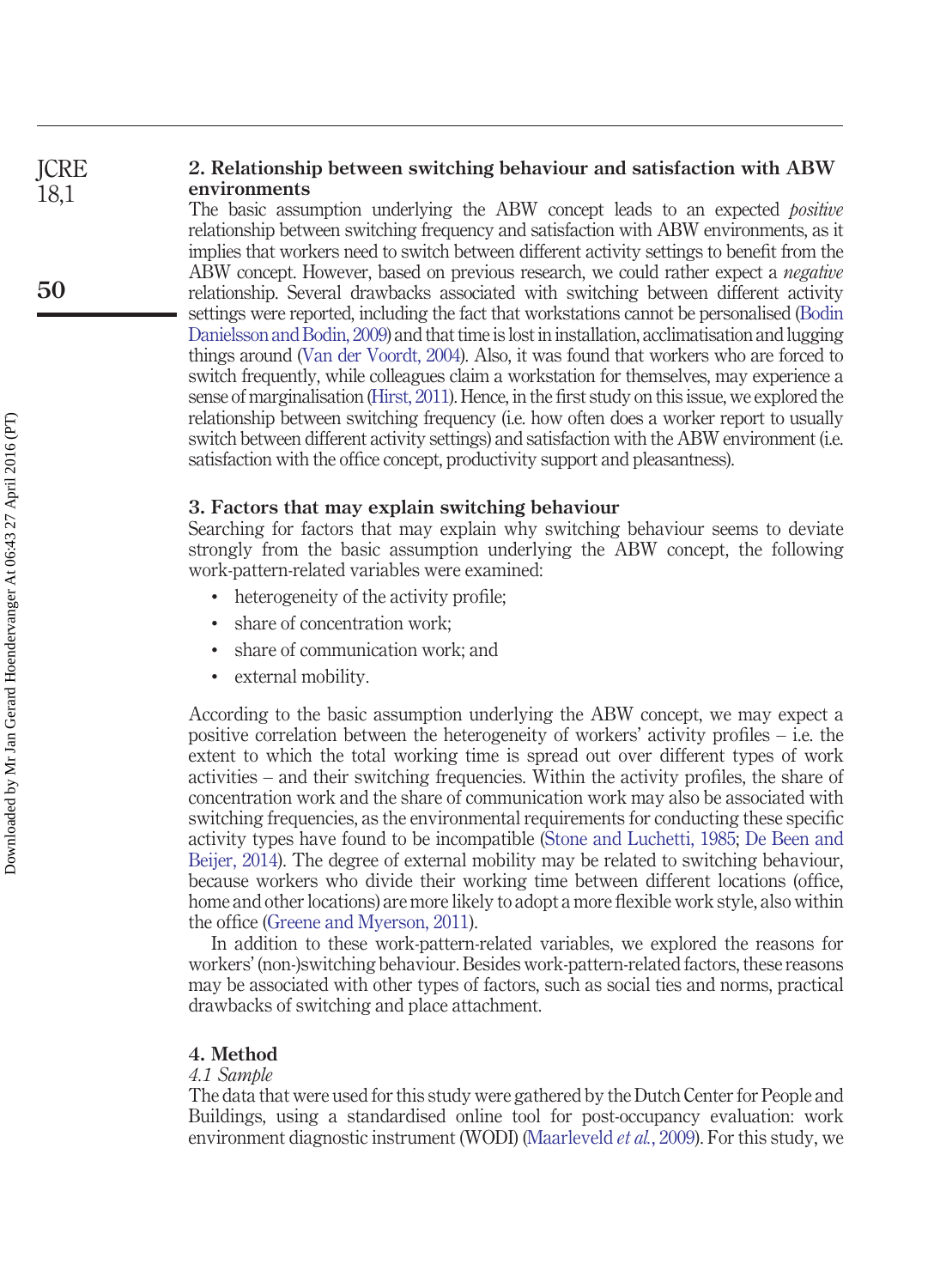selected cases in which an ABW concept was fully implemented. Respondents who stated to have an assigned workplace (as an exception within the ABW environment) were filtered out, because their behaviour and experience will differ from respondents who are using non-assigned workplaces. The resulting selection includes data reported by 3,189 respondents, working at 7 different organisations and 18 different locations. [Table I](#page-4-0) summarises descriptive information about the dataset. Activity-based

### *4.2 Procedure*

In all case studies, the same procedure was used. All users of the regarding office environment were invited per email to participate in the research. The email provided a link, which directed them to the introduction page of the online questionnaire. On the introduction page, general information was given about the purpose of the research, how to fill out the questionnaire and the anonymity of the data. After one week, users received a reminder email in case they had not yet filled out the questionnaire. The minimum response time was two weeks. On average, it took respondents about 15 minutes to complete the questionnaire.

# *4.3 Measures*

WODI is basically designed to measure employee satisfaction concerning a broad range of aspects of their work environment. The questions are based on extensive literature research and the tool is thoroughly tested in several pilot studies [\(Maarleveld](#page-13-14) *et al.*, 2009).

*Switching behaviour* was measured in terms of switching frequency through the question "How frequently do you usually switch between workplaces?", using an ordinal seven-point scale, ranging from (1) "never" to (7) "multiple times a day".

*4.3.1 Satisfaction with the ABW environment.* Respondents were asked to rate their overall satisfaction with the office concept, the productivity support provided by the work environment and the pleasantness of the work environment on ten-point scales ranging from 1 "lowest grade" to 10 "highest grade".

# *4.3.2 Explanatory factors*

- (1) *Heterogeneity of the activity profile* was assessed with the following item: "What percentage of your time at the office do you spend at the following activities?" which resulted in a series of nine percentages with a sum of 100 per cent for each individual respondent. As it is a measure for the degree of dispersion within any series of values, the standard deviation of this series of percentages is used as a measure of homogeneity of the activity profile. The homogeneity score can range from zero (in case of nine equal percentages i.e. of 11.1 per cent per activity) to 33.3 per cent (in case of 100 per cent allocated to one single activity). Next, the homogeneity score was transformed into a heterogeneity score by reversing the scale: each value was subtracted from the maximum value (33.3 per cent).
- (2) As a measure for the *share of concentration work*, we added up the percentages for two types of activities: "deskwork that requires concentration" and "reading (longer than 30 minutes)".
- (3) As a measure for the *share of communication work*, we added up the percentages for three types of activities: "scheduled meetings", "unscheduled meetings" and "telephone calls".
- (4) In response to another item, the respondents indicated the percentage of their working time they spend at specified locations, including the main office

work environments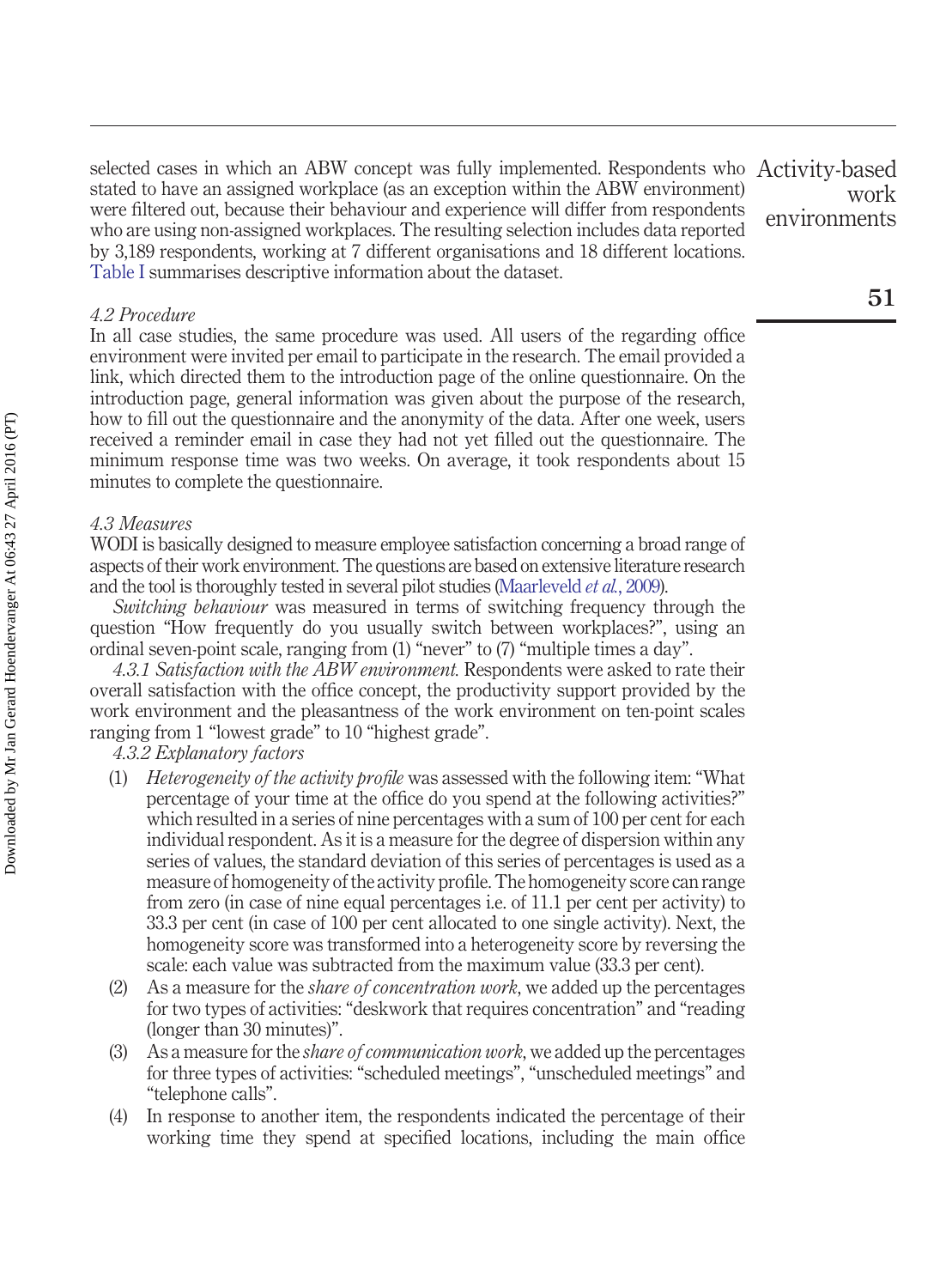| JCRE<br>.<br>18,1                                                                             | Measurement period                                                      | November 2012                                                                                                                                                             | December 2012<br>November-                                                                                                                    | March 2013                                                                                                                            | June 2013                                                                                                                                                               | September 2013                                                                                                                                                | October-November<br>2013                                                                                                               | December 2013-<br>January 2014                                                                                                  | November 2012-<br>January 2014 |
|-----------------------------------------------------------------------------------------------|-------------------------------------------------------------------------|---------------------------------------------------------------------------------------------------------------------------------------------------------------------------|-----------------------------------------------------------------------------------------------------------------------------------------------|---------------------------------------------------------------------------------------------------------------------------------------|-------------------------------------------------------------------------------------------------------------------------------------------------------------------------|---------------------------------------------------------------------------------------------------------------------------------------------------------------|----------------------------------------------------------------------------------------------------------------------------------------|---------------------------------------------------------------------------------------------------------------------------------|--------------------------------|
| ${\bf 52}$                                                                                    | Provided types of activity settings                                     | open and enclosed meeting spaces/meeting area/<br>open spaces/concentration spaces/team spaces/<br>1-, 2-, 3- and 4-person rooms/open spaces/half-<br>coffee corners/vide | spaces concentration spaces/canteen flex space<br>1-, 2-, 3-, 4-, 5-, 6-, 7- and 8-person rooms/open<br>project space/enclosed meeting spaces | workspaces/open and enclosed meeting spaces/<br>café workplaces/short-term touch-down space/<br>Open spaces/concentration spaces/team | workstations/study/lounge/pantry/enclosed<br>Bench workplace/open workplace/coupe<br>workplace/concentration spaces/lounge<br>meeting spaces/WII corner<br>meeting area | 1- and 2-person rooms/team rooms (3-6persons)/<br>workstations/open and enclosed meeting spaces/<br>concentration spaces/open spaces/lounge<br>relaxing space | enclosed spaces/open spaces/half-open spaces/<br>lounge workstations/meeting spaces/pantry<br>I- and 2-person enclosed spaces/6-person | Open spaces/concentration spaces/small enclosed<br>rooms/lounge workstations/half-open meeting<br>spaces/enclosed meeting rooms |                                |
|                                                                                               | (worksta-tions<br>Sharing ratio<br>per full-time<br>equivalent<br>(FTE) | ±0.96                                                                                                                                                                     | $-0.75$                                                                                                                                       | $_{\rm N/A}$                                                                                                                          | $-0.75$                                                                                                                                                                 | $+0.90$                                                                                                                                                       | 0.76                                                                                                                                   | $_{+0.85}$                                                                                                                      |                                |
|                                                                                               | Sample<br>size(n)                                                       | 287                                                                                                                                                                       | 104                                                                                                                                           | 243                                                                                                                                   | $68\,$                                                                                                                                                                  | $67\,$                                                                                                                                                        | 198                                                                                                                                    | 2,222                                                                                                                           | 3,189                          |
|                                                                                               | Population<br>size(n)                                                   | 533                                                                                                                                                                       | 360                                                                                                                                           | 544                                                                                                                                   | 120                                                                                                                                                                     | 93                                                                                                                                                            | 367                                                                                                                                    | 4,278                                                                                                                           | 6,295                          |
|                                                                                               | Location                                                                | Schiedam, NL                                                                                                                                                              | Two locations<br>in Utrecht, NL                                                                                                               | locations, NL<br>Seven                                                                                                                | Wageningen,<br>NL                                                                                                                                                       | Geneva, CH                                                                                                                                                    | Doetinchem,<br>$\Xi$                                                                                                                   | <b>Five locations</b><br>in Brussels,<br>EE                                                                                     |                                |
| Table I.<br>Descriptive<br>information about<br>the cases included in<br>this study; activity | Organisation type                                                       | Semi-public<br>organisation                                                                                                                                               | educational<br>Higher                                                                                                                         | organisation<br>organisation<br>Public                                                                                                | educational<br>organisation<br>Higher                                                                                                                                   | organisation<br>Commercial                                                                                                                                    | organisation<br>Public                                                                                                                 | organisation<br>Commercial                                                                                                      |                                |
| settings in <i>italics</i><br>were not included in<br>the calculation of the<br>sharing ratio | Organisation                                                            | $\blacktriangleleft$                                                                                                                                                      | $\mathbf{\underline{m}}$                                                                                                                      | $\circ$                                                                                                                               | $\square$                                                                                                                                                               | $\boxed{\underline{\mathbf{r}}$                                                                                                                               | 匞                                                                                                                                      | $\circlearrowleft$                                                                                                              | Total dataset                  |

<span id="page-4-0"></span>Downloaded by Mr Jan Gerard Hoendervanger At 06:43 27 April 2016 (PT) Downloaded by Mr Jan Gerard Hoendervanger At 06:43 27 April 2016 (PT)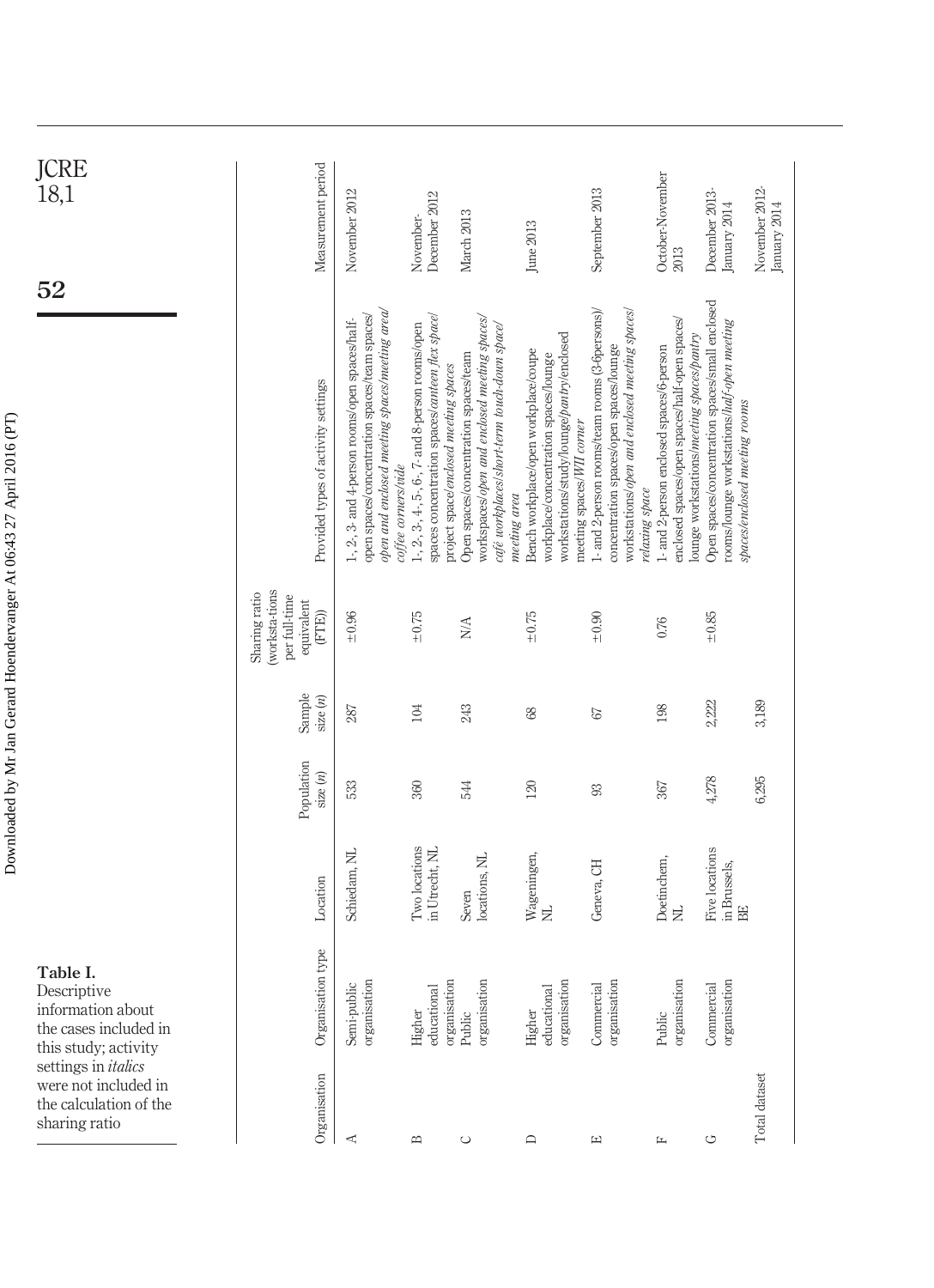building. The percentage of the time they did not work at the main office Activity-based building represents their degree of *external mobility*. work

- (5) From a list of eleven different reasons, the respondents were asked to indicate their *reasons to switch* and environments
- (6) from a list of ten different reasons, their *reasons not to switch*.

The lists of reasons (not) to switch, as shown in [Table II,](#page-5-0) were derived from literature research and interviews and tested to match perceptions of users of ABW environments.

# **5. Results**

# *5.1 Descriptive statistics*

The distribution of switching frequency is shown in [Figure 1.](#page-5-1) Only 4 per cent of the respondents reported to switch multiple times during an average working day. Almost half of the population (48 per cent) reported to switch never or less than once a week.

<span id="page-5-0"></span>

| Pre-defined reasons to switch                                    | Pre-defined reasons not to switch           |                     |
|------------------------------------------------------------------|---------------------------------------------|---------------------|
| Because another workplace is more suitable for my                | Necessity to move stuff                     |                     |
| activities<br>To sit near a certain support space (e.g. printer, | Someone else might take the workplace       |                     |
| pantry, etc.)                                                    |                                             |                     |
| To sit near colleagues                                           | Hard to find for colleagues                 |                     |
| To sit on the same floor as my team/department                   | No better place available                   |                     |
| Because I find another place more comfortable                    | I always use the same place                 |                     |
| Because my favourite place is occupied by someone                | IT supplies fall short                      |                     |
| else                                                             |                                             |                     |
| Because there is too much noise                                  | Then I would be to far from my unit         |                     |
| Because I am bothered by the indoor climate                      | Necessity to readjust furniture             |                     |
| Just for a change                                                | Another reason                              | Table II.           |
| Another reason                                                   | There is no reason not to change workplaces | Pre-defined reasons |
| There is no reason to change workplaces                          |                                             | (not) to switch     |
|                                                                  |                                             |                     |

<span id="page-5-1"></span>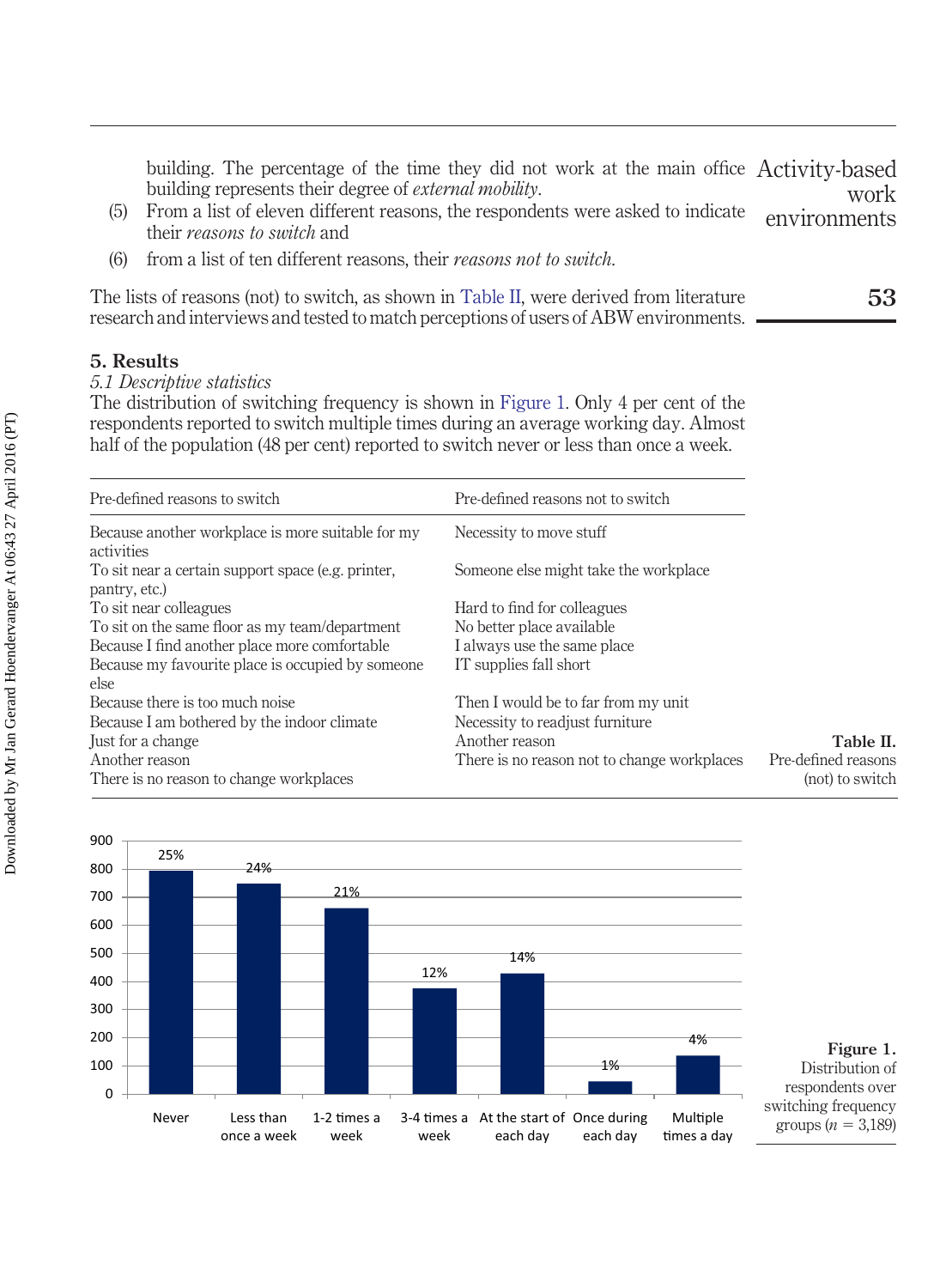Descriptive statistics for the continuous variables are summarised in [Table III.](#page-6-0) The substantially smaller sample size for satisfaction with productivity support is due to the fact that the concerning question was not included in all of the cases.

The distribution of the overall appreciation of the office concept, productivity support and pleasantness, scored on a ten-point scale rating from 1 (lowest score) to 10 (highest score), is shown in [Figure 2.](#page-6-1) This figure shows that around 40 per cent of all respondents rated the items with a 5 or lower, which means they can be regarded as dissatisfied according to the grading system that is commonly used in schools in The Netherlands, in which a (rounded) 6 defines the distinction between "pass" and "fail".

# *5.2 Relationship between switching behaviour and satisfaction with ABW environments*

To examine the link between switching behaviour and satisfaction in more detail, we conducted a two-way ANOVA, followed by analysis of deviation contrasts. In addition to switching frequency, the variable location was included in the two-way ANOVA as a random factor, to control for possible systematic differences between data collected at different locations. The results of the ANOVA, as summarised in [Table IV,](#page-7-0) indicate that the relationship between switching frequency and satisfaction with the work

<span id="page-6-0"></span>

| Variable                               | $\mathfrak n$ | Minimum | Maximum | Mean  | SD    |
|----------------------------------------|---------------|---------|---------|-------|-------|
| Satisfaction with office concept       | 3.113         |         | 10      | 5.42  | 2.38  |
| Satisfaction with productivity support | 939           |         | 10      | 5.66  | 1.98  |
| Satisfaction with pleasantness         | 3.156         |         | 10      | 5.79  | 2.08  |
| Heterogeneity of activity profile      | 3,189         | 0.0     | 31.1    | 17.78 | 6.32  |
| Share of concentration work            | 3,189         |         | 100     | 21.66 | 18.92 |
| Share of communication work            | 3,189         |         | 100     | 26.12 | 17.95 |
| External mobility                      | 3,189         |         | 100     | 23.40 | 23.78 |

<span id="page-6-1"></span>

# **Table III.** Descriptive statistics

**ICRE** 18,1

**54**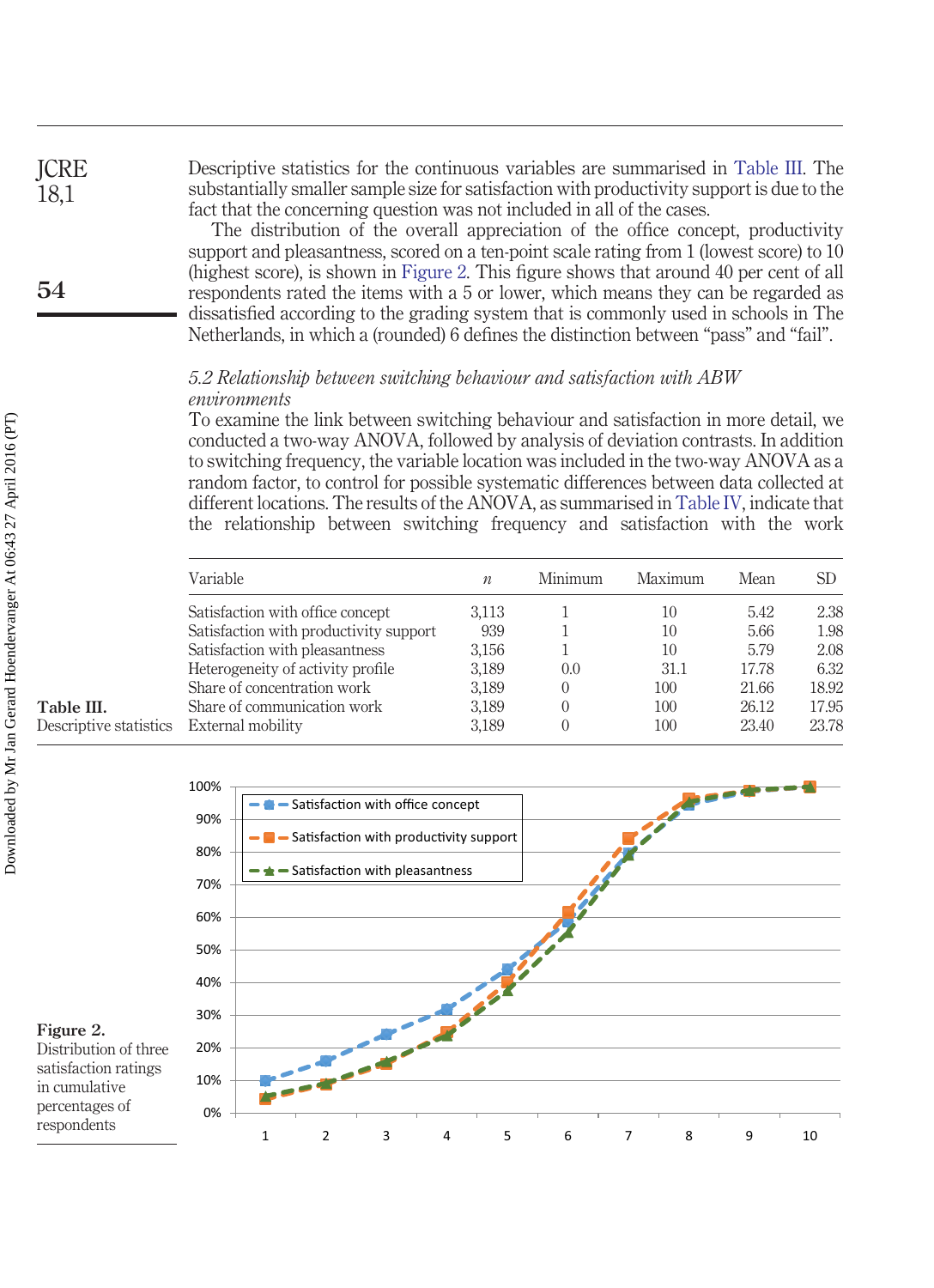environment is, in general terms, non-significant, whereas the location appeared to be Activity-based significantly  $(p < 0.01)$  related to satisfaction with the work environment. work

To examine the relationship between switching frequency and satisfaction with the work environment more closely, the ANOVA was followed-up by an analysis of deviation contrasts [\(Baguley, 2012,](#page-12-7) Chapter 15). In this procedure, the average satisfaction ratings of the switching frequency groups were compared with the average satisfaction ratings of the entire sample. The results are summarised in [Table V.](#page-7-1) Respondents who switched several times a day appeared to be significantly  $(p < 0.05)$ more satisfied than average with regard to the office concept and productivity support; they rated their satisfaction around 0.7 point above average.

## *5.3 Factors that may explain switching behaviour*

To examine which work-pattern-related factors could, in combination, explain switching behaviour, a multinomial logistic regression analysis was conducted [\(Baguley, 2012,](#page-12-7) Section 17.4). For this purpose, three aggregated switching frequency groups were created:

- (1) never or less than once a week;
- (2) once until five times a week; and
- (3) once or multiple times a day.

The variable location was included in the logistic regression model to control for possible systematic differences between data collected at different locations.

<span id="page-7-0"></span>

| Independent variable                  | Satisfaction with<br>office concept              | Satisfaction with<br>productivity support       | Satisfaction with<br>pleasantness                 |                                              |
|---------------------------------------|--------------------------------------------------|-------------------------------------------------|---------------------------------------------------|----------------------------------------------|
| Switching frequency                   | $F(6, 1164) = 2.05$<br>$p = 0.06$                | $F(6, 203) = 1.51$<br>$p = 0.18$                | $F(6, 1101) = 1.69$<br>$p = 0.12$                 |                                              |
| Location                              | $F(18, 560) = 10.61$                             | $F(13, 150) = 7.38$                             | $F(18, 539) = 8.59$                               |                                              |
| Switching frequency $\times$ location | $p = 0.00$<br>$F(89, 3016) = 1.12$<br>$p = 0.20$ | $p = 0.00$<br>$F(60, 876) = 1.79$<br>$p = 0.00$ | $p = 0.00$<br>$F(90, 3058) = 1.24$<br>$p = 0.065$ | Table IV.<br>Results of the<br>two-way ANOVA |

<span id="page-7-1"></span>

| Switching frequency      | Satisfaction with<br>office concept | Satisfaction with<br>productivity support                                                                    | Satisfaction with<br>pleasantness |                                                        |
|--------------------------|-------------------------------------|--------------------------------------------------------------------------------------------------------------|-----------------------------------|--------------------------------------------------------|
| Never                    | $-0.15$                             | $-0.04$                                                                                                      | $-0.05$                           |                                                        |
| Less than once a week    | $-0.10$                             | $-0.04$                                                                                                      | 0.18                              | Table V.                                               |
| 1-2 times a week         | 0.11                                | $-0.11$                                                                                                      | 0.01                              | Differences between                                    |
| 3-4 times a week         | 0.26                                | 0.55                                                                                                         | 0.25                              | means of switching                                     |
| At the start of each day | 0.24                                | $-0.31$                                                                                                      | $-0.11$                           | frequency groups                                       |
| Once during each day     | $-0.82$                             | $-0.74$                                                                                                      | $-0.68$                           | and overall means of                                   |
| Multiple times a day     | $0.68*$                             | $0.70*$                                                                                                      | 0.40                              | the total sample                                       |
| p < 0.05                 |                                     | <b>Notes:</b> p-values resulting from default; t-tests after performing deviation contrasts; *significant at |                                   | regarding<br>satisfaction with the<br>work environment |

**55**

environments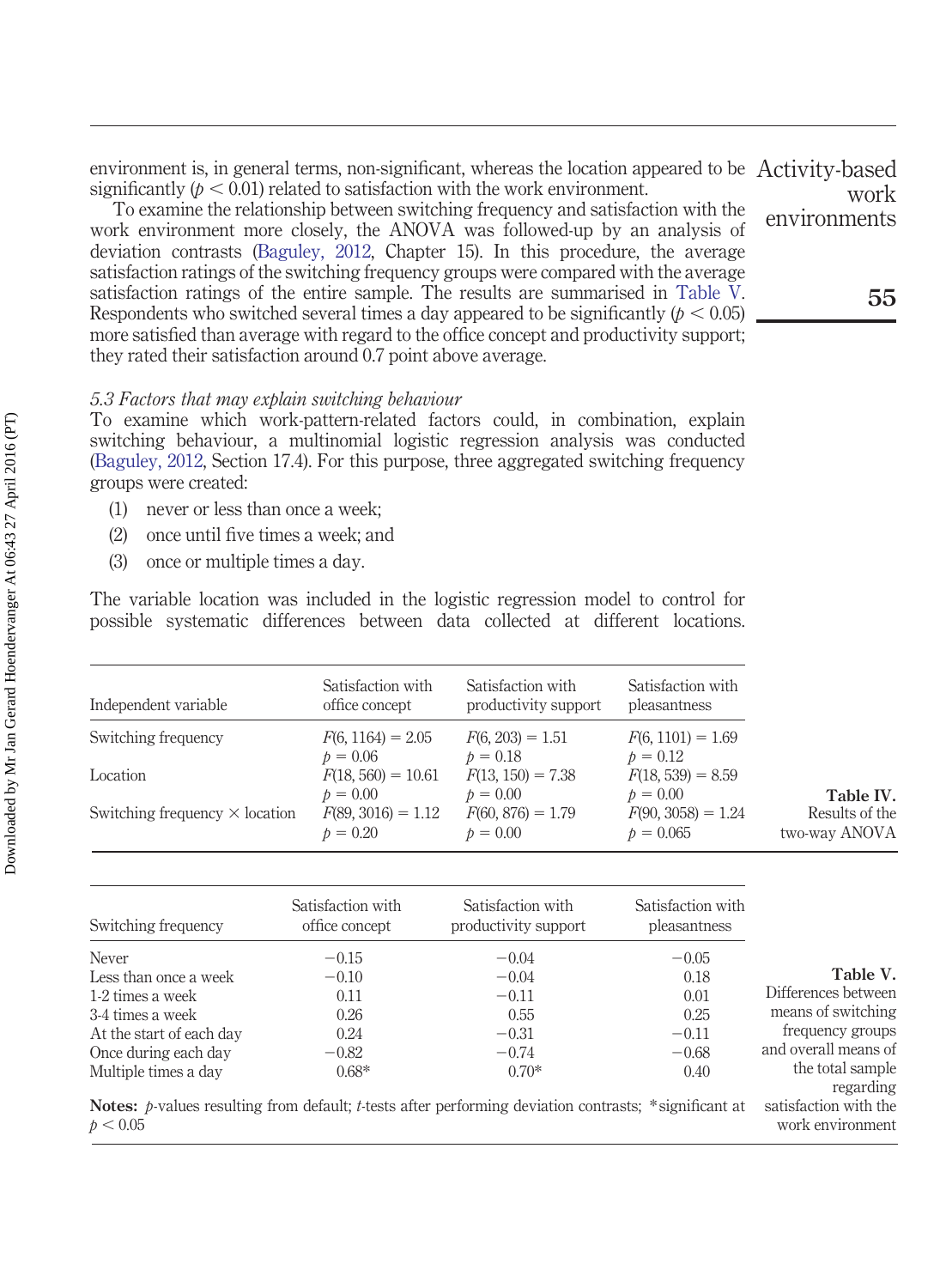Subsequent switching frequency groups were compared with each other. The results are summarised in [Table VI.](#page-8-0) Due to the relatively small number of observations in the third switching frequency group, the model that compares Groups 2 and 3 suffers from some computational instability and the results should be interpreted with some caution.

Regarding the heterogeneity of the activity profile, the comparison between switching frequency Groups 1 and 2 revealed a significant  $(p < 0.01)$  positive relationship, indicating that workers will be more likely to switch once until five times a week than less than once a week when they divide their time at the office more evenly over different activities. When comparing switching frequency between Groups 2 and 3 however, no significant relationship between these variables was found. Share of concentration work appeared not to be significantly related to switching frequency. In both comparisons, switching frequency appeared to be significantly ( $p \leq 0.01$ ) positively related to share of communication work and external mobility. This means that workers will switch more frequently when they:

- spend more office time on meetings; and/or
- spend less working time at the office.

For each switching frequency group and for the whole sample a top three ranking of reasons (not) to switch was extracted from the dataset [\(Table VII\)](#page-9-0). For all groups, contact with colleagues appeared to be an important reason (not) to switch: "to sit near colleagues" and "then I would be far from my unit" are included in almost every top three. All groups recognised the "necessity to move stuff" as an important reason for not switching. Non-switchers mostly saw no reason to do so, whereas the most-frequent switchers mostly saw no reason *not* to do so. The reason "because another workplace is more suitable for my activities" was selected more often as respondents switch more frequently. This is the number one reason for respondents who switch at least once during each day and it was selected by 90 per cent of the respondents who switch multiple times a day. The reason "because my favourite place is occupied by someone else" appeared to be the most important reason to switch for respondents who switch less than once a week.

## **6. Discussion**

#### *6.1 Interpretation and explanation of the results*

Consistent with previous research, we found that around 40 per cent of the people were not satisfied with their ABW environment. We also replicated previous findings that

<span id="page-8-0"></span>

|                                   | Switching frequency<br>Group 2 versus 1 |            | Switching frequency<br>Group 3 versus 2 |            |
|-----------------------------------|-----------------------------------------|------------|-----------------------------------------|------------|
| Independent variable              | Significance                            | Odds ratio | Significance                            | Odds ratio |
| Heterogeneity of activity profile | 0.00                                    | 1.023      | 0.26                                    | 0.982      |
| Share of concentration work       | 0.61                                    | 1.001      | 0.81                                    | 1.001      |
| Share of communication work       | 0.01                                    | 1.006      | 0.00                                    | 1.045      |
| External mobility                 | 0.00                                    | 1.007      | 0.00                                    | 1.012      |

# **Table VI.**

Results of logistic regression analysis **Notes:** Three categories of switching frequencies as dependent variable ( $\lt$  once a week/once-five times a week/ $\geq$  once a day); *p*-values computed using Wald's test

**ICRE** 18,1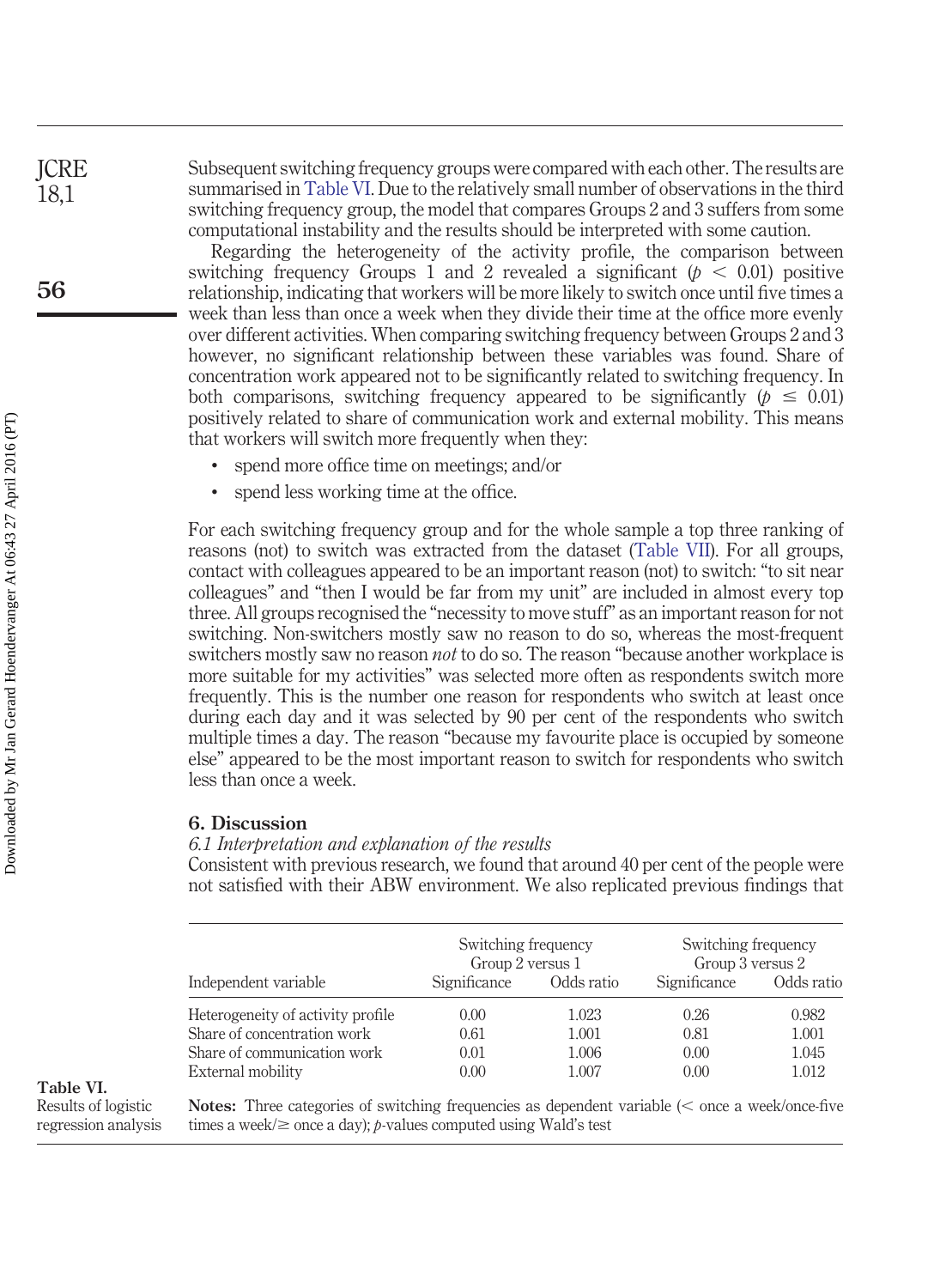| Switching frequency                                                                                  | sample<br>Total           | Never  | Less than once<br>a week | $1-2$ times a<br>week | $3-4$ times a<br>week     | At the start of<br>each day | Once during each<br>$\mathrm{day}$ | Multiple times<br>a day |
|------------------------------------------------------------------------------------------------------|---------------------------|--------|--------------------------|-----------------------|---------------------------|-----------------------------|------------------------------------|-------------------------|
| To sit near colleagues<br>Reasons to switch                                                          | 1(46%)                    | 3(23%) | $2\,(38\%)$              | 1(52%)                | $1(54\%)$                 | 1(59%)                      | 3(40%)                             | 2(43%)                  |
| Because there is too much noise<br>Because my favourite place is<br>occupied by someone else         | 3(32%)<br>2(35%)          | 2(26%) | $1(44%)$<br>$3(31%)$     | $2\, (41\%)$          | $3(35\%)$                 | 2(35%)                      | 2(47%)                             | 3(33%)                  |
| more suitable for my activities<br>Because another workplace is<br>nange<br>There is no reason to ch |                           |        |                          | 3(35%)                | 2(39%)                    | 3(33%)                      | 1(56%)                             | $1(90\%)$               |
| workplaces                                                                                           |                           | 1(44%  |                          |                       |                           |                             |                                    |                         |
| Necessity to move stuff<br>Reasons not to switch                                                     | 1(38%)                    | 3(28%) | $1\,(37\%)$              | 1(43%)                | $1\,(44\,\%)$             | 1(47%)                      | 1(49%)                             | 2(30%)                  |
| Then I would be far from my<br>unit                                                                  | $\frac{2(32\%)}{3(30\%)}$ | 2(29%) | 3(37%)                   | $2(34%)$<br>3(32%)    | $\frac{2(30\%)}{3(28\%)}$ |                             | 3(24%)                             | $3(21\%)$               |
| Necessity to readjust furniture<br>I always use the same place                                       |                           | (44%   | 2(37%)                   |                       |                           | 3(29%)                      |                                    |                         |
| There is no reason not to<br>change workplaces                                                       |                           |        |                          |                       |                           | 2(29%)                      | 2(32%)                             | (43%)                   |
|                                                                                                      |                           |        |                          |                       |                           |                             |                                    |                         |

Activity-based work environments

**57**

<span id="page-9-0"></span>**Table VII.** Top 3 rankings of reasons (not) to switch per switching frequency group, with percentages of respondents who selected these reasons (multiple reasons could be selected)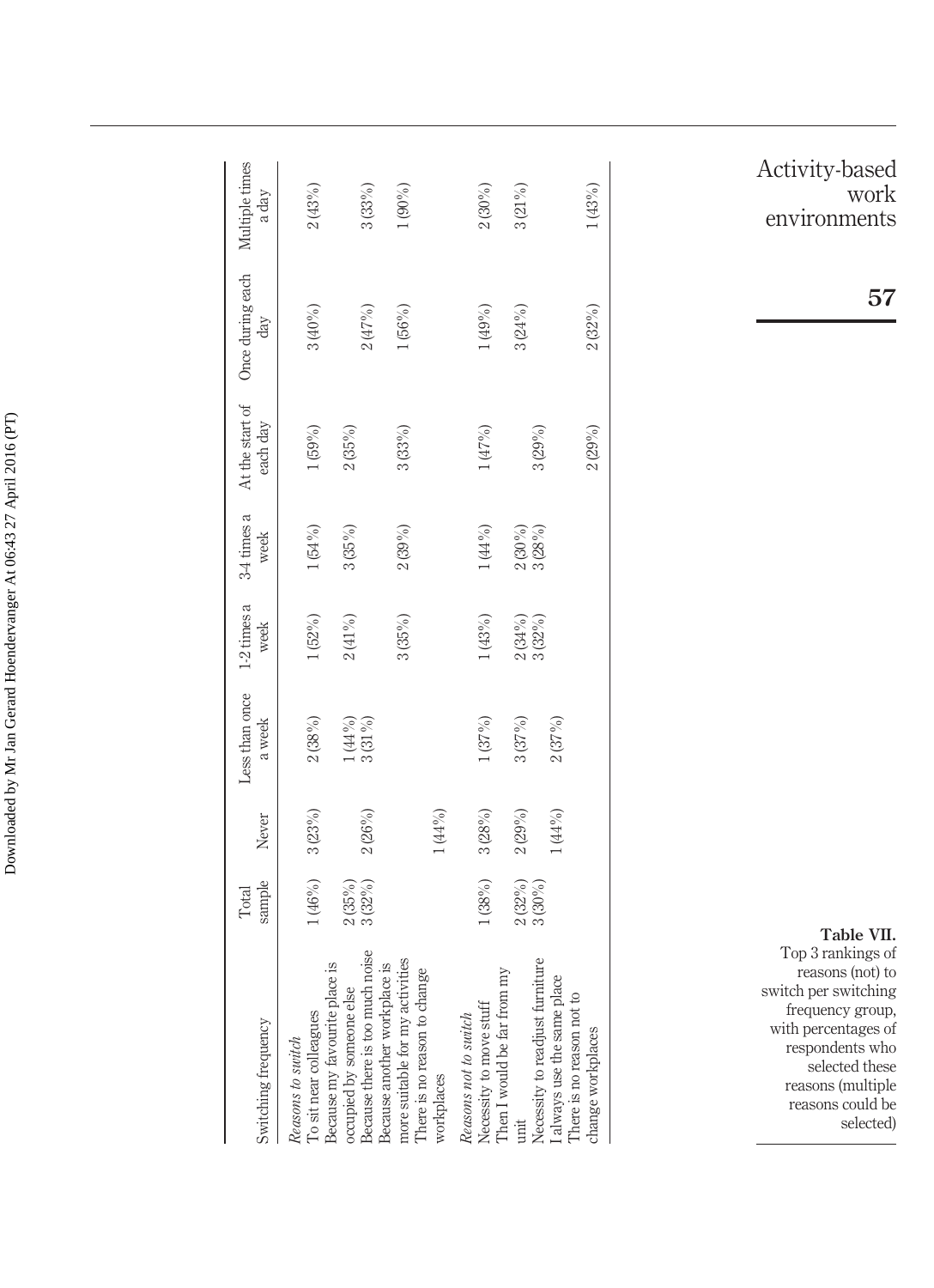workers typically do not switch frequently, or not at all, between different activity settings (Qu *et al.*[, 2010;](#page-13-8) [Appel-Meulenbroek](#page-12-5) *et al.*, 2011). The added value of our research is that we observed a positive relationship between switching frequency and satisfaction with the ABW environment, suggesting that known drawbacks of switching [\(Van der Voordt, 2004;](#page-13-7) [Hirst, 2011\)](#page-13-11) can be outweighed by its benefits. Remarkably, this only seems to apply to workers who say to switch multiple times a day, suggesting that switching frequently might be a prerequisite for benefiting optimally from the ABW concept. However, as strong objections against switching were observed and switching frequently does not seem to be compatible with all work patterns, this will presumably not work for everyone. Our findings seem to indicate that the ABW concept fits the needs of only a small minority of the workers in our sample.

Heterogeneity of the activity profile, share of communication work and external mobility were identified as factors that may explain switching behaviour. However, with regard to the basic assumption underlying the ABW concept, the relationship with the heterogeneity of the activity profile appeared to be surprisingly weak. This may be partially explained by the fact that major reasons to switch appeared to be not activity-related. Also, it might be very difficult to divide the working time into separate activity blocks when having a very heterogeneous activity profile, resulting in a multitasking work style (Mark *et al.*[, 2005\)](#page-13-0) that requires a single (preferably multifunctional) workstation. The link between share of communication work and switching frequency may be explained by the fact that:

- meetings usually require activity settings that are obviously different from regular workstations;
- the selection of a place for a meeting usually derives from a collective decision; and
- this selection is sometimes made in advance for reasons of scheduling.

The finding that high external mobility goes hand in hand with high switching frequency, may indicate that these workers are less prone to place attachment [\(Lewicka, 2011\)](#page-13-15).

Furthermore, we revealed that besides activity-related reasons, social ties and norms, practical drawbacks of switching and place attachment are important reasons (not) to switch. The overall most important reason to switch has a primarily social nature ("to sit near colleagues"). The overall second-most important reason has to do with place attachment ("because my favourite place is occupied by someone else"). These findings are consistent with an empirical study that demonstrated that behavioural patterns are not only related to activities and functional aspects of workplaces, but also to environmental and user characteristics [\(Kleijn](#page-13-16) *et al.*, 2012). We further demonstrated an important distinction between positive reasons (e.g. "because another workplace is more suitable for my activities") and negative reasons (e.g. "because there is too much noise") for switching between activity settings that may be associated with higher/lower levels of satisfaction with the work environment. Workers who switched multiple times a day selected positive reasons mostly, whereas workers who switched less than once a week selected negative reasons mostly.

#### *6.2 Limitations and perspectives for further research*

Although the opening part of the WODI questionnaire we used clearly suggests that the term "workplace" should be understood in a broad sense, including all types of activity settings, we cannot completely rule out the possibility that some respondents may have

**ICRE** 18,1

**58**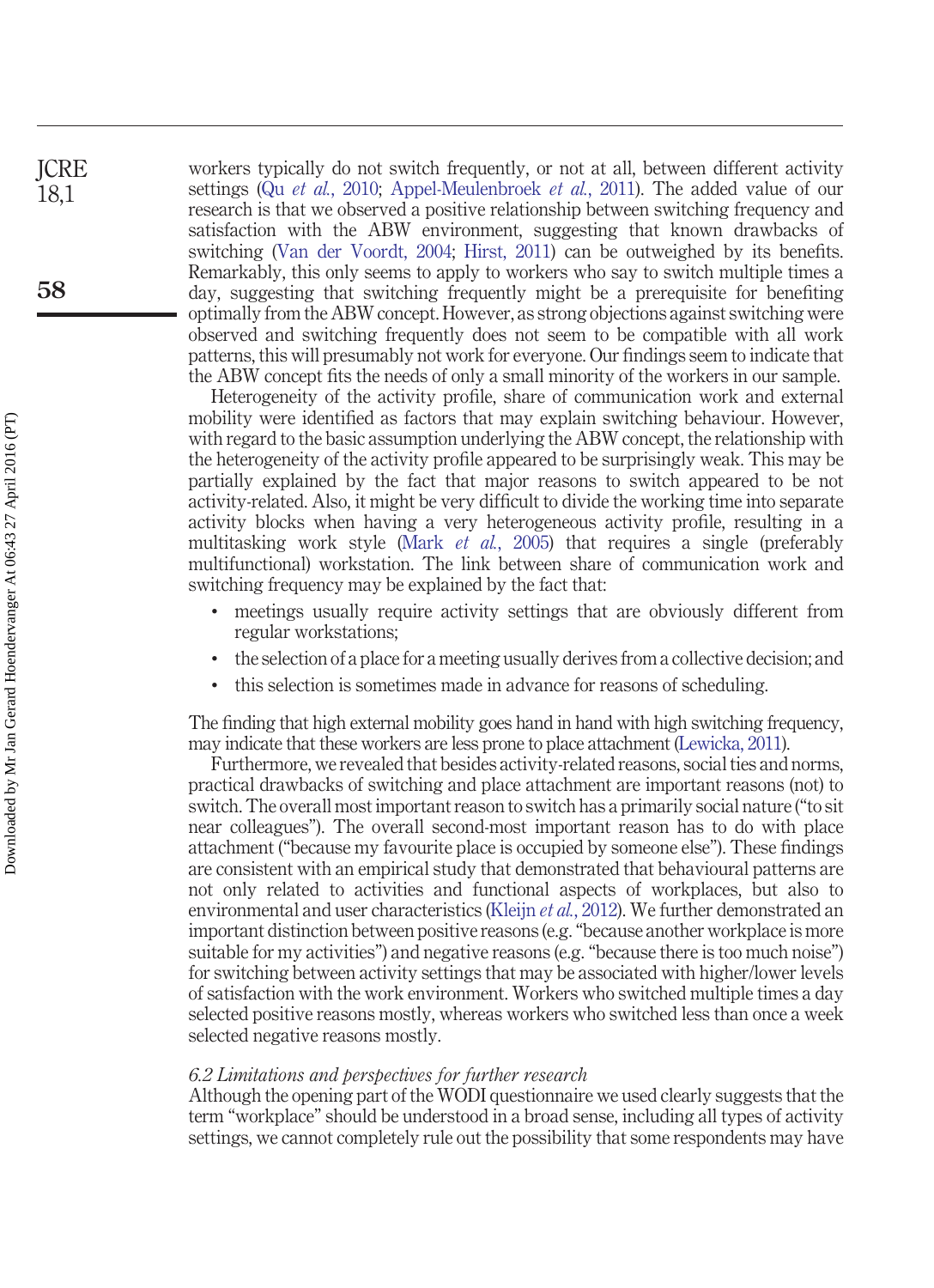answered the question about switching frequency with only desk workstations in mind. This means that, in reality, the switching frequencies might be somewhat higher than our findings suggest. This limitation might also partly explain why such a remarkably high percentage of the participants (48 per cent) indicated to switch never or less than once a week. In future research focussing on ABW environments, the concept "activity setting" should be carefully defined and explained to avoid misinterpretations.

If more specific information would have been recorded about the context in which the switching behaviour took place, the interpretation of results could have been further elaborated. Most importantly, this regards the amounts of different types of activity settings and the occupancy rates of these activity settings, as these factors determine the range of choice that is offered. Also, data on scheduled meetings might have been useful to verify plausibility of reported switching frequencies, as each scheduled meeting usually implies switching to a meeting room or area. Analysis of satisfaction with the work environment through single-item scores provides limited reliability; however, the three items that were used in this study appeared to be highly correlated. More importantly, this study revealed the dominant influence of locational factors on satisfaction with the work environment in relation to other relevant factors. This underlines the importance of including these factors (e.g. implementation process, organisational culture, interior design, occupancy rates) in future research.

Questionnaire data regarding behavioural patterns and experiences have a limited reliability by nature, as they are based on retrospective recall of experiences [\(Shiffman](#page-13-17) *et al.*[, 2008\)](#page-13-17). This is especially important as behavioural patterns within the work environment probably fall, at least partly, into a category known as unconscious automated behaviour [\(Aarts and Dijksterhuis, 2000\)](#page-12-8). This makes it very difficult for respondents to estimate accurately and in detail how often they switch between activity settings or what percentages of their working time they spend on different locations and different activities. At the same time, higher levels of reliability and detail are needed to analyse how specific activity settings are exactly used and experienced: by whom, how often, how long and for which types of activities. This type of data would provide a basis for more specific diagnoses regarding the low levels of satisfaction with ABW environments that were found. For this reason, in future research, alternative methods for data collection (e.g. direct observations, experience sampling, diaries) should be considered.

Switching frequencies and satisfaction ratings appear to differ strongly among workers. This variance can only be partly explained by the factors included in this study. Therefore, further research should include a broader range of independent variables, including situational factors (e.g. satisfaction with the organisation, implementation process, organisational culture, interior design and occupancy rates) and personal factors (e.g. job demands, skills, physical and mental abilities, age, gender, education level and psychological needs and abilities).

#### *6.3 Implications for theory and practice*

As satisfaction with ABW environments is found to be below expectations, their effectiveness in terms of impact on job satisfaction and wider organisational outcomes is questionable, at least as a one-size-fits-all solution. This insight reinforces the need for further research that should enable more in-depth diagnoses regarding causes of dissatisfaction. We believe that the relationship between workspace, behaviour and

Activity-based work environments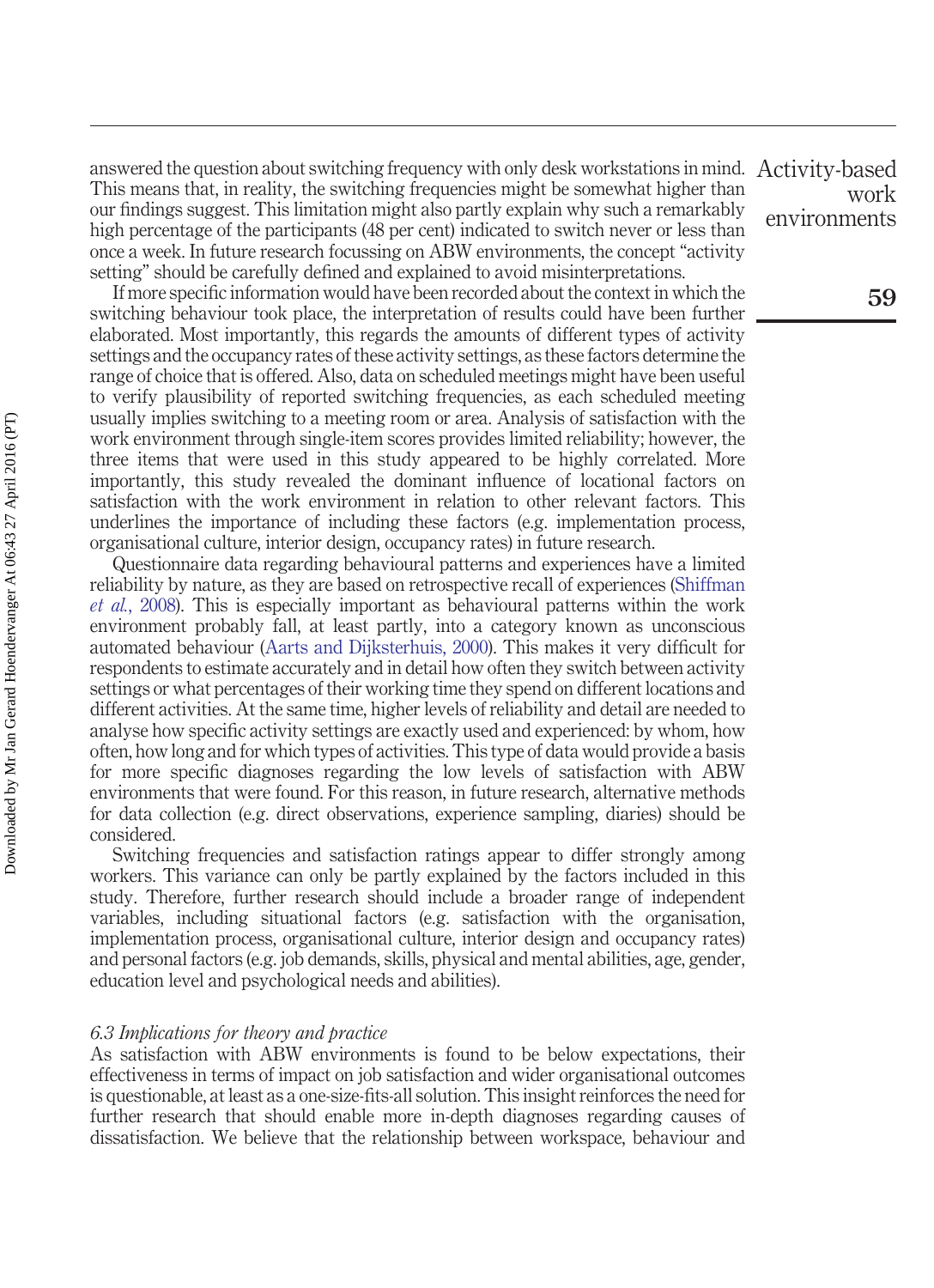**ICRE** 18,1

**60**

satisfaction should be a central item on the research agenda. It may be the *interaction* between workers – all with their specific individual needs, perceptions and behaviours – and their work environment that determines whether satisfaction with the work environment and associated organisational outcomes are promoted or harmed. Advanced knowledge about this interaction may contribute to the person-environment fit theory [\(Edwards](#page-12-9) *et al.*, 1998), which so far does not seem to recognise the influence of physical aspects of the work environment.

When implementing an ABW concept, CRE practitioners and workspace designers should be aware of the fact that place does not simply follow activity. A more realistic approach would be to assume that workers need to see strong reasons for themselves to switch between different activity settings. This implies that the distinction between different types of activity settings should be meaningful and recognisable, and that switching between them should be supported by providing necessary facilities and diminishing (practical) hindrances in the work environment. Activity settings that will be used for concentration work deserve special attention to avoid complaints about distractions and lack of privacy.

Our findings suggest that the ABW concept does not fit the individual needs of all workers. Some workers are satisfied because they switch quite frequently, whereas others may be better off with an assigned(multifunctional) workstation.We recommendmanagers, employees and CRE practitioners to pay more attention to assessing, discussing and facilitating individual needs and preferences, as it does not seem possible to provide a one-size-fits-all solution, even if this solution provides flexibility in use.

#### **References**

- <span id="page-12-8"></span>Aarts, H. and Dijksterhuis, A. (2000), "Habits as knowledge structures: automaticity in goal-directed behaviour", *[Journal of Personality and Social Psychology](http://www.emeraldinsight.com/action/showLinks?crossref=10.1037%2F0022-3514.78.1.53&isi=000084760900004)*, Vol. 78 No. 1, pp. 53-63.
- <span id="page-12-5"></span>Appel-Meulenbroek, R., Groenen, P. and Janssen, I. (2011), "An end-user's perspective on activity-based office concepts", *[Journal of Corporate Real Estate](http://www.emeraldinsight.com/action/showLinks?system=10.1108%2F14630011111136830)*, Vol. 4 No. 1, pp. 122-135.
- <span id="page-12-7"></span>Baguley, T.S. (2012), *Serious Stats, A Guide to Advanced Statistics for the Behavioral Sciences*, Palgrave MacMillan, New York, NY.
- <span id="page-12-3"></span>Bodin Danielsson, C.B. and Bodin, L. (2009), "Difference in satisfaction with office environment among employees in different office types", *[Journal of Architectural & Planning Research](http://www.emeraldinsight.com/action/showLinks?isi=000271241800005)*, Vol. 26 No. 3, pp. 241-258.
- <span id="page-12-6"></span>Carlopio, J. (1996), "Construct validity of a physical work environment satisfaction questionnaire", *Journal of Environmental Psychology*, Vol. 27, pp. 177-189.
- <span id="page-12-2"></span>Cushman & Wakefield (2013), "Workplace transformation survey; a global view of workplace change", available at: www.cushmanwakefield.com/ $\sim$ [/media/global-reports/Workplace%](http://www.cushmanwakefield.com/~/media/global-reports/Workplace%20Transformation%20Survey%20Dec%202013.pdf) [20Transformation%20Survey%20Dec%202013.pdf](http://www.cushmanwakefield.com/~/media/global-reports/Workplace%20Transformation%20Survey%20Dec%202013.pdf) (accessed 28 October 2015).
- <span id="page-12-1"></span>Davenport, T. (2005), *Thinking for A Living: How to Get Better Performance and Results from Knowledge Workers*, Harvard Business School Press.
- <span id="page-12-4"></span>De Been, I. and Beijer, M. (2014), "The influence of office type on satisfaction and perceived productivity support", *[Journal of Facilities Management](http://www.emeraldinsight.com/action/showLinks?system=10.1108%2FJFM-02-2013-0011)*, Vol. 12 No. 2, pp. 142-157.
- <span id="page-12-0"></span>Duffy, F. and Powell, K. (1997), *The New Office*, Conran Octopus, London.
- <span id="page-12-9"></span>Edwards, J., Caplan, R. and Van Harrison, R. (1998), "Person-environment fit theory: conceptual foundations, emperical evidence and directions for future research", *Theories of Organizational Stress*, Oxford University Press, Oxford, pp. 28-67.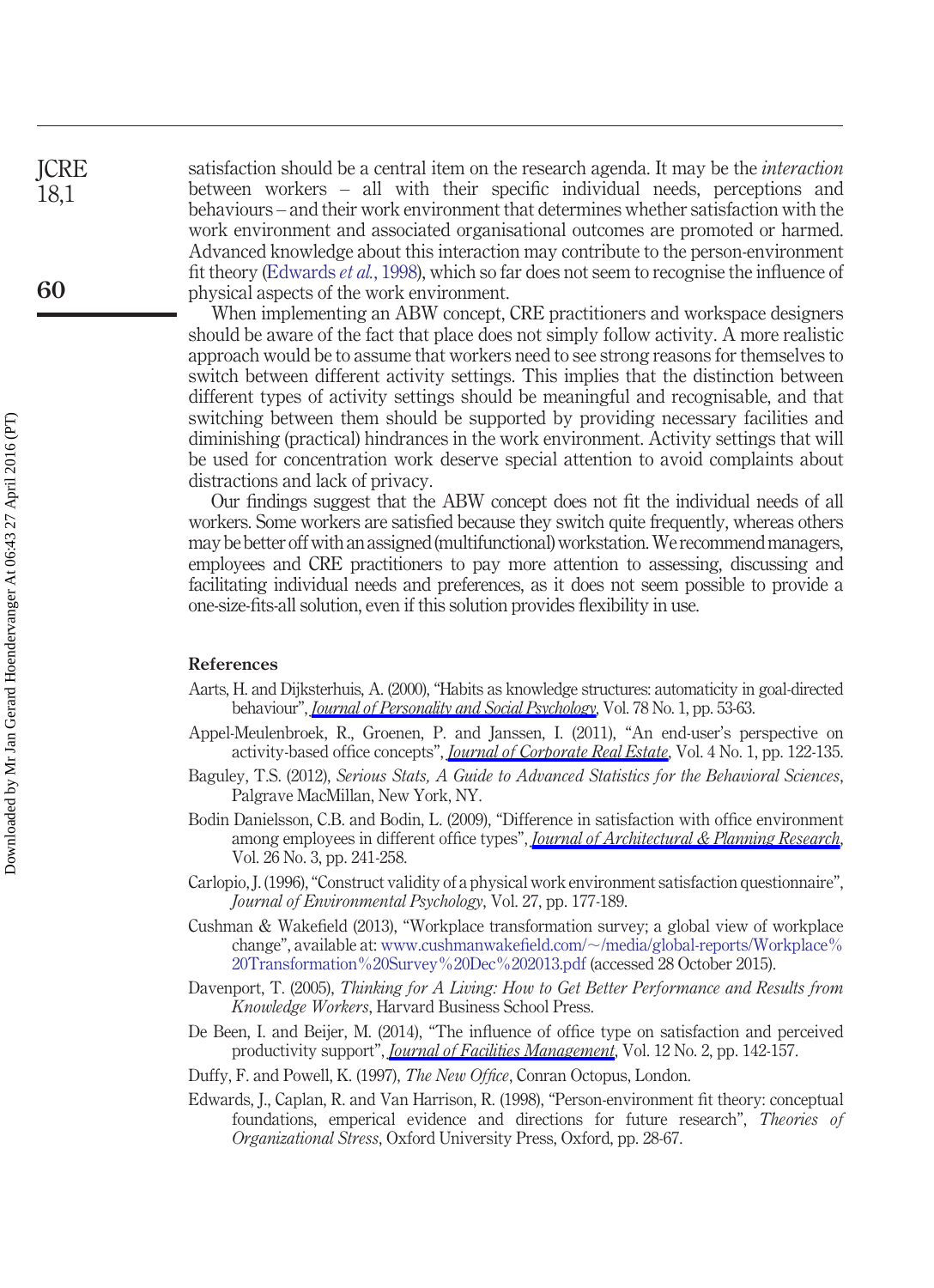- <span id="page-13-13"></span>Greene, C. and Myerson, J. (2011), "Space for thought: designing for knowledge workers", Activity-based *[Facilities](http://www.emeraldinsight.com/action/showLinks?system=10.1108%2F02632771111101304)*, Vol. 29 No. 1, pp. 19-30. work
- <span id="page-13-5"></span>Harris, R. (2015), "The changing nature of the workplace and the future of office space", *[Journal of](http://www.emeraldinsight.com/action/showLinks?system=10.1108%2FJPIF-05-2015-0029) [Property Investment & Finance](http://www.emeraldinsight.com/action/showLinks?system=10.1108%2FJPIF-05-2015-0029)*, Vol. 33 No. 5, pp. 424-435. environments
- <span id="page-13-11"></span>Hirst, A. (2011), "Settlers, vagrants and mutual indifference: unintended consequences of hot-desking", *[Journal of Organizational Change Management](http://www.emeraldinsight.com/action/showLinks?system=10.1108%2F09534811111175742&isi=000297891500005)*, Vol. 24 No. 6, pp. 767-788.
- <span id="page-13-4"></span>Jones Lang Lasalle (2012), "Activity based working", available at: [www.jll.com.au/australia/](http://www.jll.com.au/australia/en-au/Documents/jll-au-activity-based-working-2012.pdf) [en-au/Documents/jll-au-activity-based-working-2012.pdf](http://www.jll.com.au/australia/en-au/Documents/jll-au-activity-based-working-2012.pdf) (accessed 28 October 2015).
- <span id="page-13-16"></span>Kleijn, M., Appel-Meulenbroek, R., Kemperman, A. and Hendriks, E. (2012), "CREM and activities at the modern workplace; a study of the variables influencing the use of workplaces in an activity based office design", *ERES 19th Annual Conference, Edingburgh*, *European Real Estate Society*, pp. 1-17.
- <span id="page-13-15"></span>Lewicka, M. (2011), "Place attachment: how far have we come in the last 40 years?", *[Journal of](http://www.emeraldinsight.com/action/showLinks?crossref=10.1016%2Fj.jenvp.2010.10.001&isi=000295303400001) [Environmental Psychology](http://www.emeraldinsight.com/action/showLinks?crossref=10.1016%2Fj.jenvp.2010.10.001&isi=000295303400001)*, Vol. 31, pp. 207-230.
- <span id="page-13-14"></span>Maarleveld, M., Volker, L. and Van der Voordt, T. (2009), "Measuring employee satisfaction in new offices – the WODI toolkit", *[Journal of Facilities Management](http://www.emeraldinsight.com/action/showLinks?system=10.1108%2F14725960910971469)*, Vol. 7 No. 3, pp. 181-197.
- <span id="page-13-0"></span>Mark, G., Gonzales, V. and Harris, J. (2005), "No task left behind? Examining the nature of fragmented work", *Proceedings of CHI 2005, Portland*, pp. 321-330.
- <span id="page-13-8"></span>Qu, X., Zhang, X., Izato, T., Munemoto, J. and Matsushita, D. (2010), "Behavior concerning choosing workstations in non-territorial offices", *[Journal of Asian Architecture and](http://www.emeraldinsight.com/action/showLinks?crossref=10.3130%2Fjaabe.9.95&isi=000288634600013) [Building Engineering](http://www.emeraldinsight.com/action/showLinks?crossref=10.3130%2Fjaabe.9.95&isi=000288634600013)*, pp. 95-102.
- <span id="page-13-10"></span>Rashid, M. and Zimring, C. (2008), "A review of the empirical literature on the relationships between indoor environment and stress in health care and office settings; problems and prospects of sharing evidence", *[Environment and Behavior](http://www.emeraldinsight.com/action/showLinks?crossref=10.1177%2F0013916507311550&isi=000253456900002)*, Vol. 40 No. 2, pp. 151-190.
- <span id="page-13-17"></span>Shiffman, S., Stone, A. and Hufford, M. (2008), "Ecological momentary assessment", *[Annual](http://www.emeraldinsight.com/action/showLinks?crossref=10.1146%2Fannurev.clinpsy.3.022806.091415&isi=000255649100002) [Review of Clinical Psychology](http://www.emeraldinsight.com/action/showLinks?crossref=10.1146%2Fannurev.clinpsy.3.022806.091415&isi=000255649100002)*, Vol. 4, pp. 1-32.
- <span id="page-13-12"></span>Stone, P. and Luchetti, R. (1985), "Your office is where you are", *[Harvard Business Review](http://www.emeraldinsight.com/action/showLinks?isi=A1985ACR0100012)*, Vol. 63 No. 2, pp. 102-117.
- <span id="page-13-7"></span>Van der Voordt, T. (2004), "Productivity and employee satisfaction in flexible workplaces", *[Journal of Corporate Real Estate](http://www.emeraldinsight.com/action/showLinks?system=10.1108%2F14630010410812306)*, Vol. 6 No. 2, pp. 133-148.
- <span id="page-13-6"></span>Van Koetsveld, R. and Kamperman, L. (2011), "How flexible workplace strategies can be made successful at the operational level", *Corporate Real Estate Journal*, Vol. 1 No. 4, pp. 303-319.
- <span id="page-13-1"></span>Van Yperen, N., Rietzschel, E. and De Jonge, K. (2014), "Blended working: for whom it may (Not) work", *[PLoS ONE](http://www.emeraldinsight.com/action/showLinks?crossref=10.1371%2Fjournal.pone.0102921&isi=000339418300107)*, Vol. 9 No. 7, pp. 1-8.
- <span id="page-13-9"></span>Veitch, J., Charles, K., Farley, K. and Newsham, G. (2007), "A model of satisfaction with open-plan office conditions: COPE field findings", *[Journal of Environmental Psychology](http://www.emeraldinsight.com/action/showLinks?crossref=10.1016%2Fj.jenvp.2007.04.002&isi=000249948600001)*, Vol. 27, pp. 177-189.

<span id="page-13-3"></span><span id="page-13-2"></span>Veldhoen, E. (2008), *The Art of Working*, Academic Service, The Hague.

Vos, P. and Van der Voordt, T. (2001), "Tomorrow's offices through today's eyes; effects of office innovation in working environments", *[Journal of Corporate Real Estate](http://www.emeraldinsight.com/action/showLinks?system=10.1108%2F14630010210811778)*, Vol. 4 No. 1, pp. 48-65.

### **About the authors**

Jan Gerard Hoendervanger is a Researcher and Lecturer at Hanze University of Applies Sciences, Groningen. His PhD research project "The psychology of activity-based working" is aimed at understanding and optimising how activity-based work environments are being used. For details,